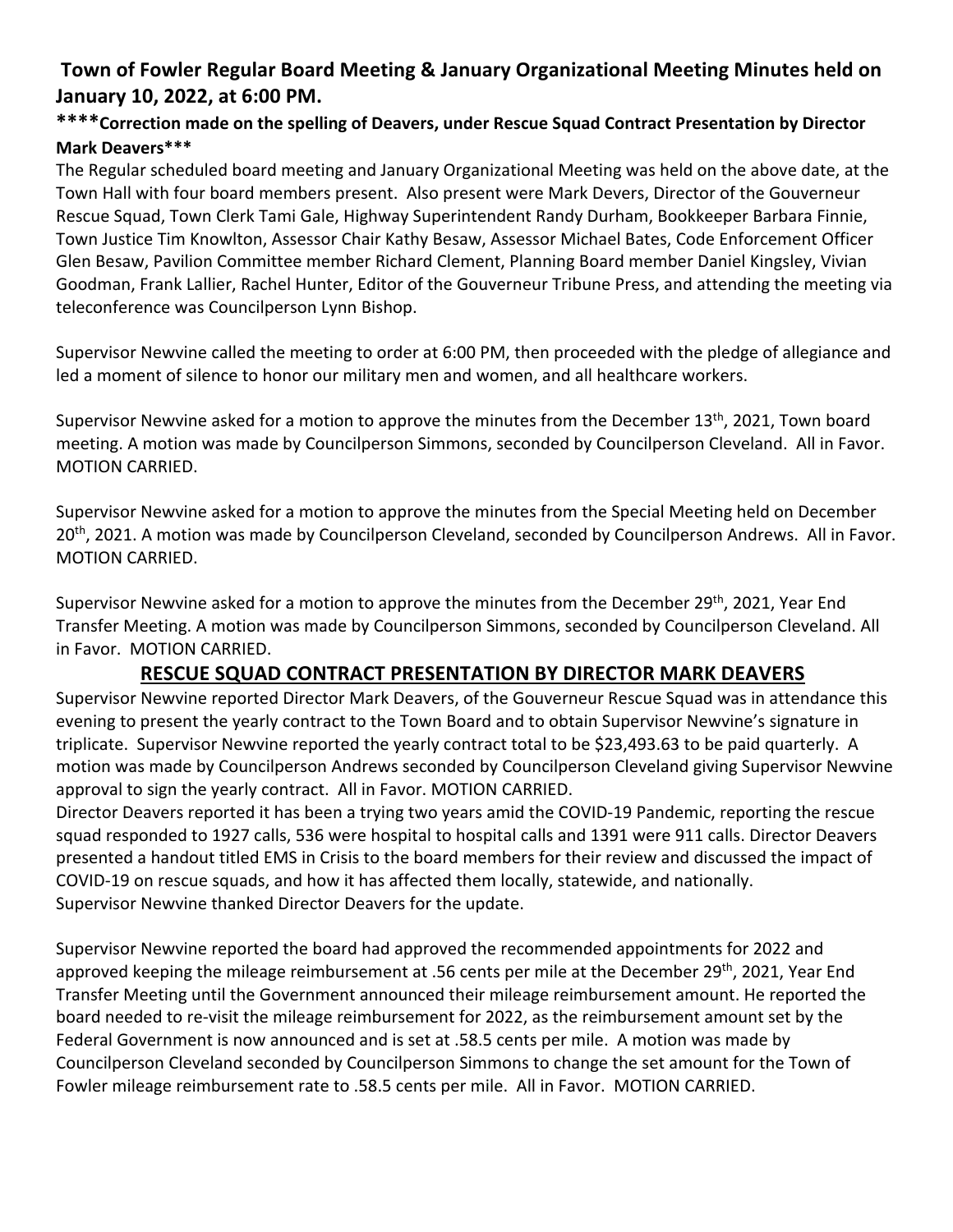Supervisor Newvine read aloud the Town of Fowler Salary Schedule for the year 2022 and asked for a motion to approve the Salary Schedule. A motion was made by Councilperson Andrews seconded by Councilperson Cleveland to approve the Salary Schedule. All in Favor. MOTION CARRIED.

Supervisor Newvine read aloud the Town board meeting dates for the year 2022, which were previously accepted and approved at the December 29<sup>th</sup>, 2021, Year End Transfer Meeting.

Supervisor Newvine asked for a motion to approve the 2022 Town Board Committees and Department Heads reporting they will remain the same. A motion was made by Councilperson Cleveland seconded by Councilperson Simmons to approve the Committees and Department Heads. All in Favor. MOTION CARRIED.

#### **2022 TOWN BOARD COMMITTEES & DEPARTMENT HEADS**

| <b>Supervisor Ricky W. Newvine</b>   | - Sylvia Lake Beach, Hailesboro<br>-Ballpark, Solar Projects                                   |
|--------------------------------------|------------------------------------------------------------------------------------------------|
| <b>Councilperson Jeff Andrews</b>    | - Highway Department                                                                           |
| <b>Councilperson Karen Simmons</b>   | - Animal Control, Cemeteries,<br><b>Food Programs, Beaver Control</b>                          |
| <b>Councilperson Lynn Bishop</b>     | - Mowing                                                                                       |
| <b>Councilperson Scott Cleveland</b> | - Pavilion & Playground, Use of<br>-Town Hall and Pavilion                                     |
| <b>Audit Committee</b>               | - Supervisor Newvine, Bookkeeper<br><b>Finnie, Councilperson Simmons</b>                       |
| <b>Union Contract Negotiations</b>   | - Supervisor Ricky W, Newvine,<br><b>Councilperson Bishop,</b><br><b>Councilperson Andrews</b> |
|                                      | ACDEEMENT TO CDEND TOWN HIGHWAY ELINDS                                                         |

#### **AGREEMENT TO SPEND TOWN HIGHWAY FUNDS**

Supervisor Newvine asked for a motion allowing the majority of the Town board members and Hwy. Superintendent Durham to sign the agreement to spend Town highway funds. The sum of \$260,000 for general repairs on 1.7 miles of town highways. \$180,00 will be spent commencing at Vanburen Street Town of Fowler Line leading to River Road, Town of Fowler, a distance of 1.2 miles, and \$80,000 will be spent commencing at SH 58 and leading to Main Street Hailesboro, a distance of .5 miles. A motion was made by Councilperson Andrews seconded by Councilperson Cleveland. All in Favor. MOTION CARRIED.

# *RESOLUTION # 1 of 2022 PREPAID VOUCHERS*

#### *RESOLUTIONS*

A motion was made by Councilperson Simmons seconded by Councilperson Cleveland to adopt Resolution #1 of 2022, a resolution to authorize the payment in advance of audits of claims for public utility services, postage, freight, express charges, and health insurance premiums. All in Favor. MOTION CARRIED.

AYES: 5 *NEWVINE, SIMMONS, ANDREWS, BISHOP, CLEVELAND*

NAYS: 0

# *RESOLUTION # 2 of 2022 PROCUREMENT POLICY FOR THE TOWN OF FOWLER*

Supervisor Newvine discussed a resolution to adopt the Town of Fowler Procurement Policy.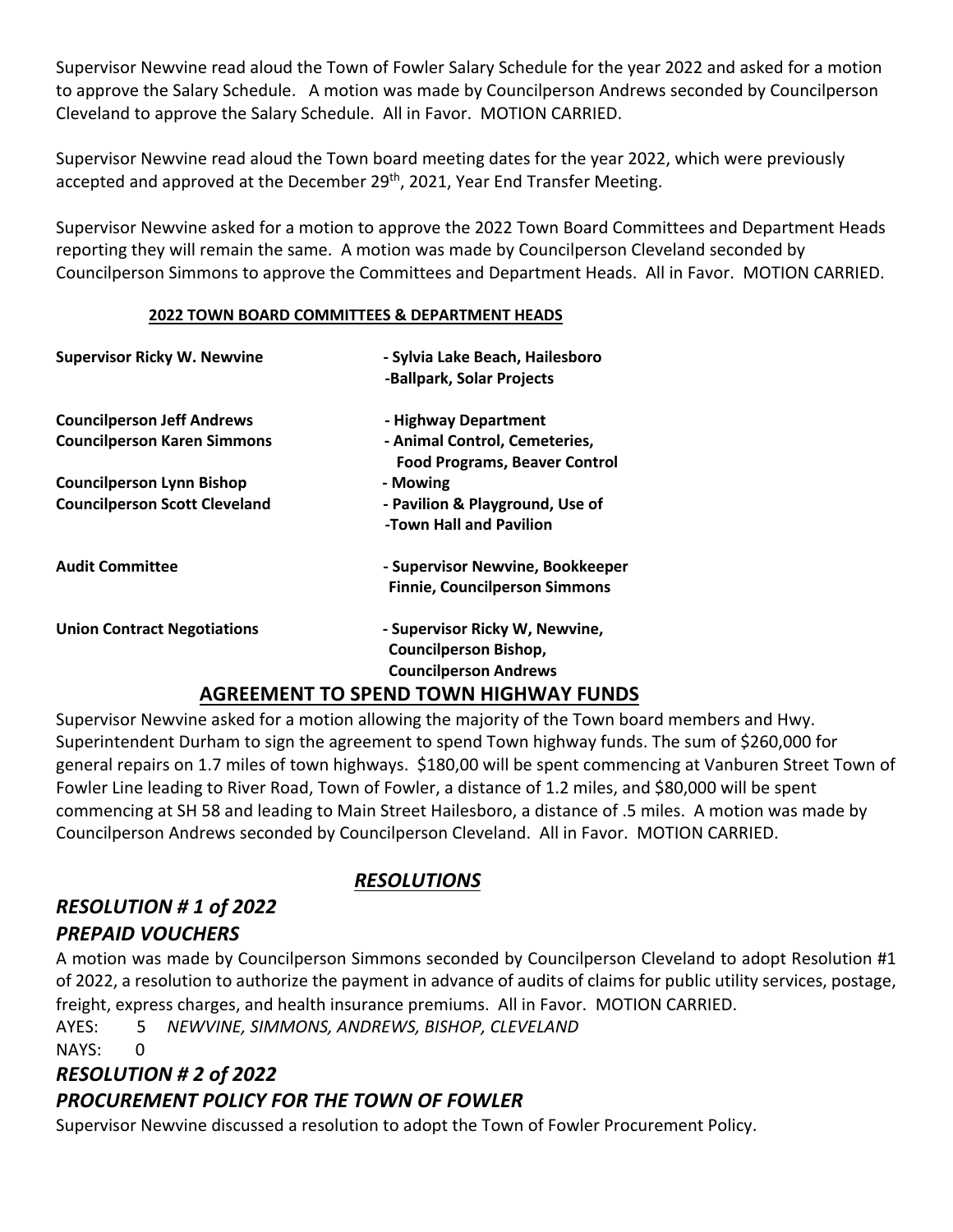A motion was made by Councilperson Simmons seconded by Councilperson Andrews to adopt Resolution #2 of 2022, a procurement policy for the Town of Fowler, its officers, agents, and employees required by Section 104 b of the New York State General Municipal Law to apply to the purchasing of all goods and services which are not required by law to be publicly bid. All in Favor. MOTION CARRIED.

*AYES: 5 NEWVINE, SIMMONS, ANDREWS, BISHOP, CLEVELAND NAYS: 0*

## *RESOLUTION # 3 of 2022 SENIOR EXEMPTION FOR 2022 TAX ROLL UNDER SECTIONS 459-C AND 467 OF THE REAL PROPERTY TAX LAW.*

A motion was made by Councilperson Cleveland seconded by Councilperson Simmons to adopt Resolution #3 of 2022, a resolution for the Town of Fowler, that the Tax Assessors shall extend the 2021 exemption status for those individuals receiving the senior exemption and the persons with disabilities and limited income exemption through 2022 without a renewal application except that the Tax Assessors may require a renewal application if he or she believes that an owner that qualified for the exemption has since changed their primary residence, added another owner to the deed, transferred the property to a new owner, or died.

All in Favor. MOTION CARRIED.

*AYES: 5 NEWVINE, SIMMONS, ANDREWS, BISHOP, CLEVELAND NAYS: 0*

# *RESOLUTION # 4 of 2022*

# *OFFICIAL UNDERTAKING OF OFFICERS OF THE TOWN OF FOWLER*

A motion was made by Councilperson Andrews seconded by Councilperson Cleveland to adopt Resolution #4 of 2022, a resolution for the respective officers of the Town of Fowler; Supervisor, Bookkeeper to the Supervisor, Town Clerk, 1<sup>st</sup> Deputy Town Clerk, 2<sup>nd</sup> Deputy Town Clerk, Tax Receiver, 1<sup>st</sup> Deputy Tax Receiver, 2<sup>nd</sup> Deputy Tax Receiver, Registrar of Vital Records, Deputy Registrar of Vital Records, Deputy Supervisor, Highway Superintendent, Town Justice, and Court Clerk to undertake with the Town of Fowler that they will faithfully perform and discharge the duties of their office and will promptly account for and pay over all moneys or property received as a Town Officer, in accordance with the law. All in Favor. MOTION CARRIED.

AYES: 5 *NEWVINE, SIMMONS, ANDREWS, BISHOP, CLEVELAND*

NAYS: 0

# *RESOLUTION #5 of 2022*

# *HOLDING HARMLESS AGREMMENT WITH ST. LAWRENCE COUNTY*

A motion was made by Councilperson Andrews seconded by Councilperson Cleveland to adopt Resolution #5 of 2022, a resolution to hold harmless the County of St. Lawrence County for providing service for the year 2022. All in Favor. MOTION CARRIED.

AYES: 5 *NEWVINE, SIMMONS, ANDREWS, BISHOP, CLEVELAND* NAYS: 0

# *RESOLUTION # 6 of 2022*

# *GENERAL FUND BUDGET AMENDMENT*

A motion was made by Councilperson Simmons seconded by Councilperson Cleveland to adopt Resolution #6 of 2022, a resolution to amend the 2021 General Fund Budget to reflect an increase in the Estimated Revenues and Appropriations due to Pavilion donations. All in Favor. MOTION CARRIED.

AYES: 5 *NEWVINE, SIMMONS, ANDREWS, BISHOP, CLEVELAND*

NAYS: 0

# *RESOLUTION # 7 of 2022*

# *GENERAL FUND BUDGET AMENDMENT*

A motion was made by Councilperson Simmons seconded by Councilperson Andrews to adopt Resolution #7 of 2022, a resolution to amend the 2021 General Fund Budget to reflect an increase in the Estimated Revenues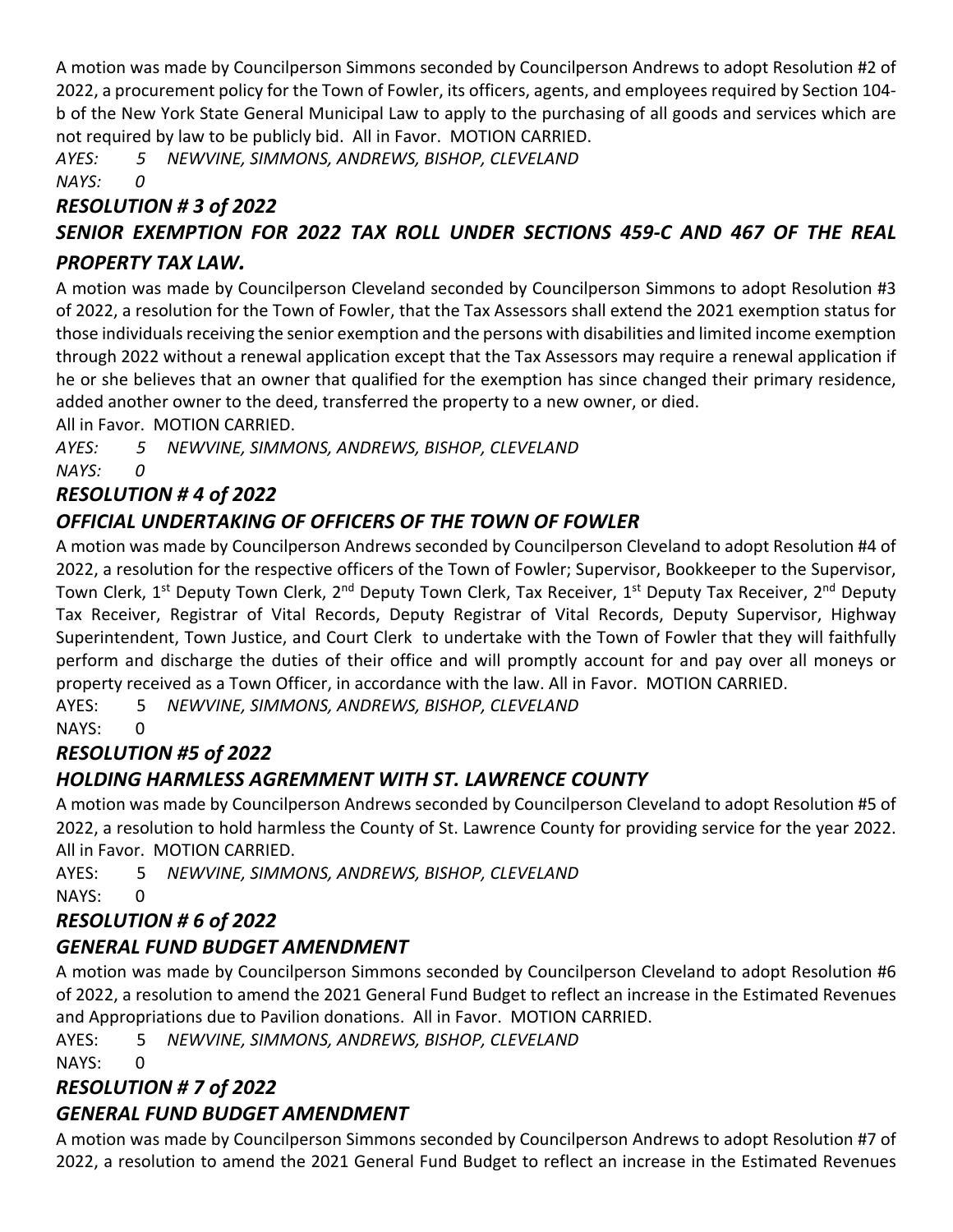and Appropriations due to Senior Packages donations (SOS Program) and Hometown Assistance Program (HAP Program) donations. All in Favor. MOTION CARRIED.

AYES: 5 *NEWVINE, SIMMONS, ANDREWS, BISHOP, CLEVELAND*

NAYS: 0

## *RESOLUTION # 8 of 2022*

## *GENERAL FUND BUDGET AMENDMENT*

A motion was made by Councilperson Simmons seconded by Councilperson Cleveland to adopt Resolution #8 of 2022, a resolution to amend the 2021 General Fund Budget to reflect an increase in the Estimated Revenues and Appropriations due to ARPA Aid received. All in Favor. MOTION CARRIED.

AYES: 5 *NEWVINE, SIMMONS, ANDREWS, BISHOP, CLEVELAND*

NAYS: 0

# *RESOLUTION # 9 of 2022*

## *2021 BUDGET TRANSFERS*

A motion was made by Councilperson Andrews seconded by Councilperson Simmons to adopt Resolution #9 of 2022, a resolution described by Bookkeeper Barbara Finnie as transfers to get accounts out of the hole and make accounts even. The Budget Transfers from the General Fund totaled \$6,501.11and went to balance 9 accounts. The Budget Transfers from the Highway Department totaled \$29,124.41 and went to balance 10 accounts. All in Favor. MOTION CARRIED.

AYES: 5 *NEWVINE, SIMMONS, ANDREWS, BISHOP, CLEVELAND* NAYS: 0

#### **Town Department Reports**

## **Justice Department**

Justice Tim Knowlton reported:

- It has been slow in the court, with not as many tickets written in the winter.
- Court is taking place in person.
- The eviction moratorium is slated to end on January  $15<sup>th</sup>$ , which could lead to several cases being heard by the court.
- Supervisor Newvine asked if the court had received their court laptop. Justice Knowlton replied they had received it and are going to be working with the Office of the Justice Court Administration to try to get the information they need downloaded. Justice Knowlton reported he is now able to print from his computer.

#### **Bookkeeper**

Bookkeeper Barbara Finnie reported:

- She is still working on December books as it is usual to be a couple of months into the new year before she is finished with them.
- The Town received the \$30,000 grant money from the USDA, and the \$190,000 bond for the new 2022 Mack Plow Truck. She is hoping to get it paid off this week, as to only pay a small amount of interest on it, and the truck will be paid for free and clear.

#### **Assessors**

Assessor Chair Kathy Besaw reported:

- Resolution #3 of 2022 which was adopted earlier in the meeting has to do with the elderly and has nothing to do with the Star credit as was discussed.
- She is getting used to the new normal in the assessor department.
- She met with assessor Mike Bates last week and will meet with him again tomorrow.
- They have a significant number of properties that need valuations to be done prior to March  $1<sup>st</sup>$  to be placed on the tax roll for the year 2023.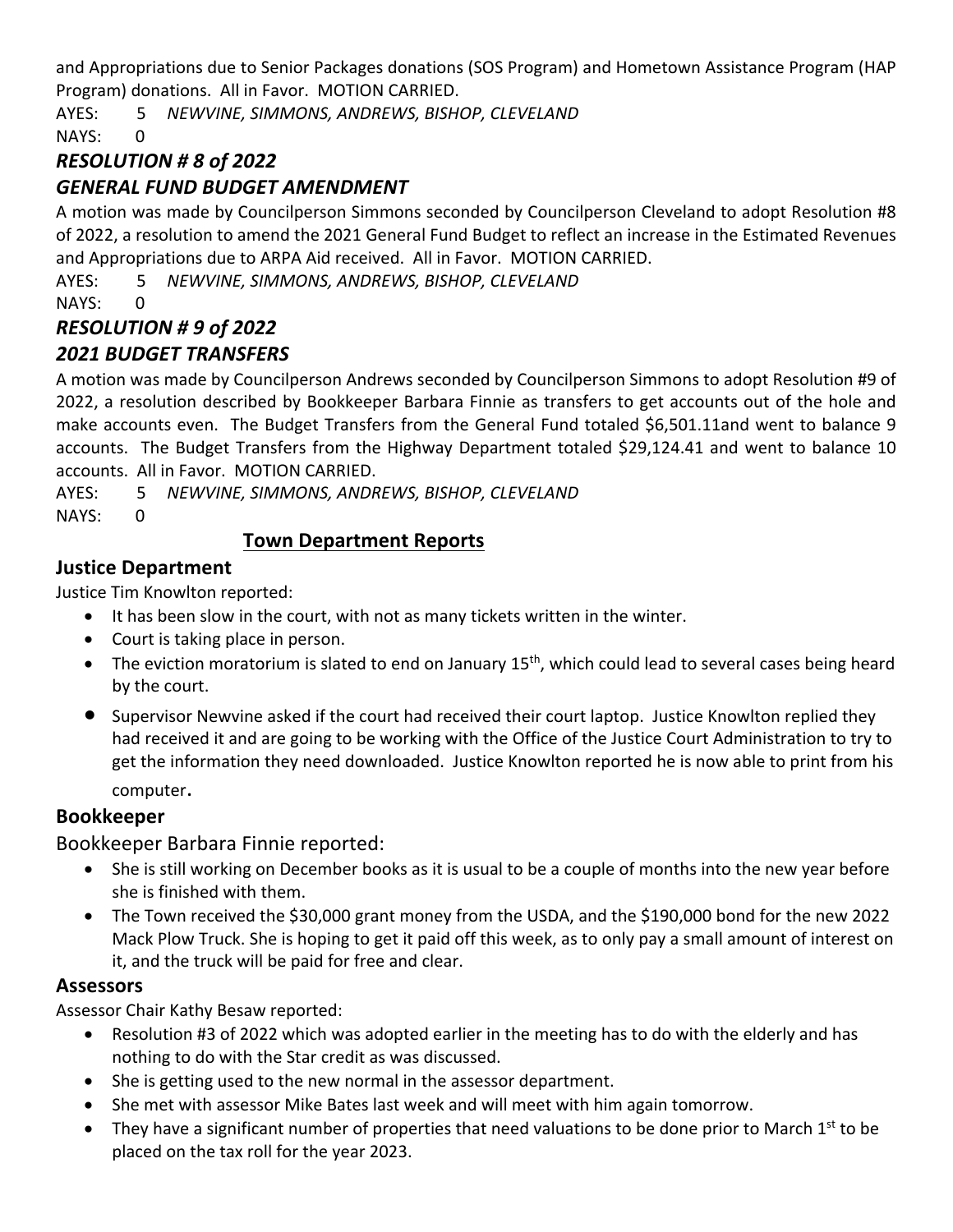- The valuations are the most important thing that they must work on right now.
- Supervisor Newvine asked Assessor Chair Besaw if she received the email on property comparisons, stating there was a lot to them. Assessor Chair Besaw reported she is comfortable with doing them and it's one of the first things she is teaching newly elected assessor Michael Bates to do, as it is the bulk of what the assessor department does.
- She has started holding regular office hours, on Tuesdays from 9AM until 12PM, and anytime by appointment reporting her cell phone number is readily available and she will continue to take any calls which she has been doing all along.

Supervisor Newvine reported the Town of Fowler has an ad in the Gouverneur Tribune Press to appoint another assessor to round out the team of three, stating there is already someone interested. Supervisor Newvine stated the appointment would not be made at tonight's meeting, but likely will occur at the February board meeting. Supervisor Newvine asked Councilperson Cleveland to let us know who the interested person is. Councilperson Cleveland read aloud a letter of interest from Robert Theriault who would like to be considered for the appointment. Councilperson Cleveland stated he had received the letter of interest on 12/30/2021 and has discussed the anticipated assessing department vacancy with Bob (Robert Theriault) for awhile now. Councilperson Cleveland reported he has worked with Bob on and off for over 27 years, many people know Bob Theriault, and you could not ask for a better person to get into the assessor's role, adding that he thinks he is looking forward to it. Assessor Chair Besaw asked Councilperson Cleveland to have Bob call her to discuss all the training that is involved, so that he doesn't walk in to the position like Mike Bates did and not have a clue about the significant training requirements there are. Councilperson Cleveland reported he had asked Town Clerk Gale for a job description for assessors, and the County had supplied Town Clerk Gale with a job duty description sheet for an assessor, that he has shared with Bob. He reported Bob was aware of the training that is involved, and he would ask Bob to give her a call.

#### **RESIGNATIONS**

Supervisor Newvine read aloud a letter of resignation received on December 29, 2021, from Assessor Phyllis Shaw reporting she had relocated to the Village of Gouverneur, and due to the residency requirement for elected officials, she is unable to serve out the remainder of her term as an elected assessor. Supervisor Newvine asked for a motion to accept the letter of resignation as assessor. A motion was made by Councilperson Cleveland seconded by Councilperson Andrews. All in Favor. MOTION CARRIED.

Supervisor Newvine read aloud a letter of resignation received on December 30, 2021, from Phyllis Shaw resigning from her position on the Ethics Committee effective immediately as she no longer resides in the Town of Fowler. Supervisor Newvine asked for a motion to accept the letter of resignation as Ethics Committee Member. A motion was made by Councilperson Simmons seconded by Councilperson Andrews. All in Favor. MOTION CARRIED.

#### **Historian**

Historian Karen Simmons reported:

- She had talked with a gentleman from Virginia, Mr. Hardgrove, who is looking for some genealogy on the Fuller family.
- Clare Cole is donating a scrapbook to do with the Farr family to the Historian's Office.
- She had received a letter donated by Mr. Hadfield of Fullerville to the Historian's Office. The letter is from a family, who put a note inside of a balloon and released the balloon in Michigan, which Mr. Hadfield found while walking in the woods. Mr. Hadfield had written to the family and the letter being donated to the Historian's Office is correspondence he had received from the family when he made them aware of finding their note.

#### **Dog Control**

Dog Control Officer Dan Moyer was not in attendance.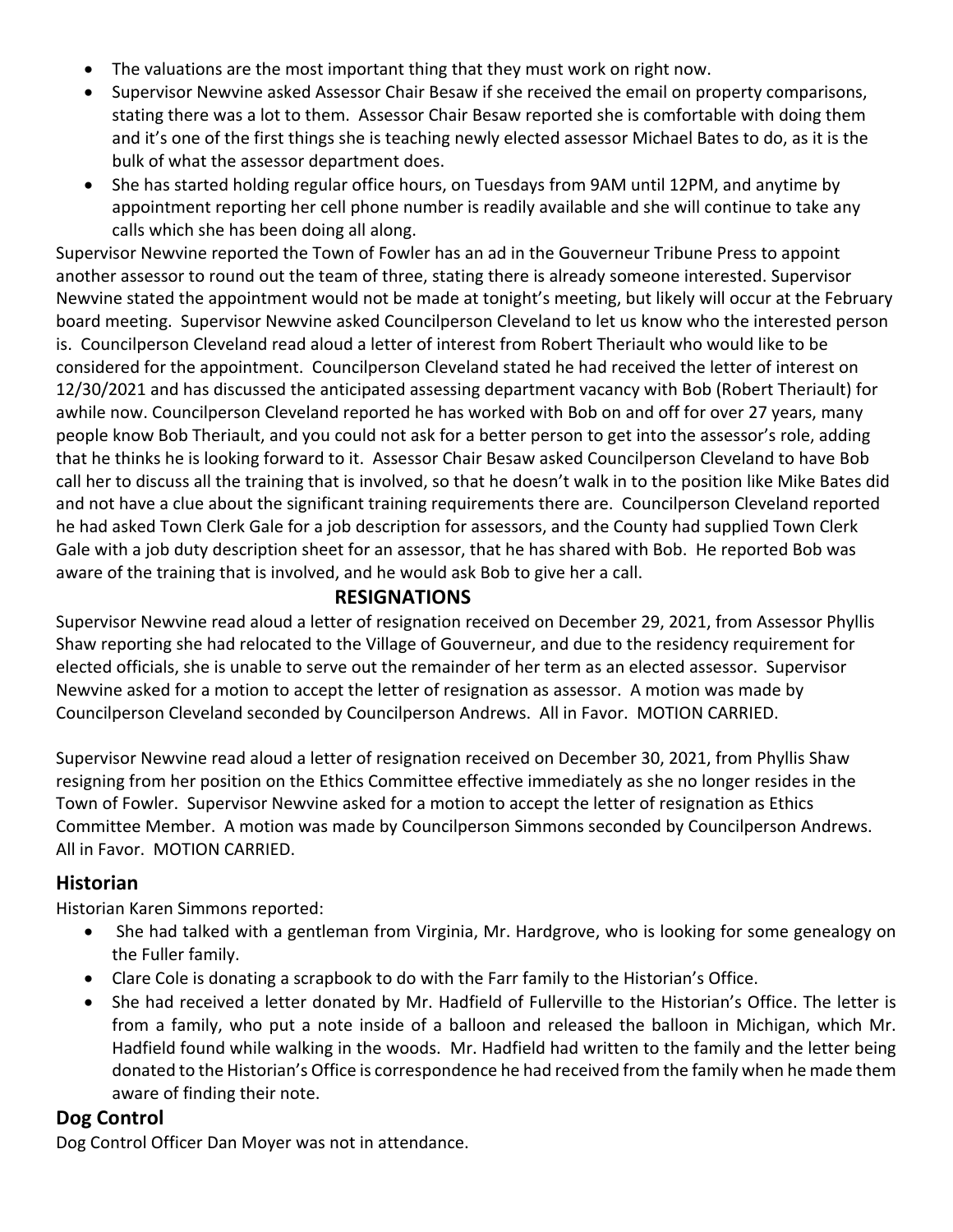Councilperson Karen Simmons reported for Dan Moyer:

- It has been very quiet.
- He has received 1 complaint of a dog running at large in Fullerville. The person making the complaint believes the dog is running deer. He is keeping an eye out for the dog running at large but has had no luck so far.

## **Beaver Control**

Councilperson Karen Simmons reported for Moyer's Wildlife Control:

- He has finished beaver control as per the beaver control 2021 contract.
- The next appointment will be made in March for the 2022 beaver control contract. Supervisor Newvine asked Hwy. Superintendent Durham if he had any beaver issues. Hwy. Superintendent Durham reported he has not been made aware of any, and things should be frozen now.

## **Code Enforcement**

Code Enforcement Officer Glen Besaw reported:

- He has received his new computer and it seems to be working alright except for the things he really needs.
- He still needs the BAS/Edmunds Gov Tech program that manages his building permit software to be reinstalled on his new computer to be able to do anything with building permits.
- He has tried calling and has been cut off twice on his calls to obtain the paperwork needed for the program to be re-installed.
- He reported he would try again the next day to speak with someone at Edmunds Gov Tech.
- Reported he had 2 special use applications that went to the planning board in December, reporting 1 special use permit was approved and 1 wasn't.

Supervisor Newvine asked CEO Besaw if he had received the email that his code report was due to be completed and sent in by April 1st. CEO Besaw reported he had received it.

Supervisor Newvine reported he hadn't made any headway on the Flood Plain Plan yet. CEO Besaw reported he had spoken to the lady again and she is going to send him the rules and regulations for it. CEO Besaw reported he will receive training on February 9<sup>th</sup> to give him a better understanding of what is required to be done for the Flood Plain Plan.

## **Town Clerk**

Town Clerk Tami Gale reported:

- DEC Gross sales for the month were \$2,950.00 with the Town of Fowler Commission being \$28.50. She had issued 5 death certificates, licensed 21 dogs, and handled 3 building permits.
- All oaths for the year 2022 have been taken except for maintenance worker Byron Woodward and whoever will be appointed to the ethics committee.
- She has been receiving calls from taxpayers who are looking to see if the Town of Fowler has received any COVID-19 test kits from the County. She is taking names and keeping a list of the callers who are looking for the kits if the Town does get some.
- The Town had received the additional 500 KN95 masks from the County she had ordered, and the 300 masks initially received have been given out to Town residents.
- She began collecting taxes on January  $3^{rd}$  and as of meeting time 5.87% of the tax warrant has been collected.
- She and Supervisor Newvine had signed the last of the paperwork to close on the 2022 Mack Plow Truck this week at Town Attorney Henry Leader's Office.
- She has handouts for anyone wanting to attend the 31<sup>st</sup> Annual Local Government Conference on Tuesday April 19, 2022.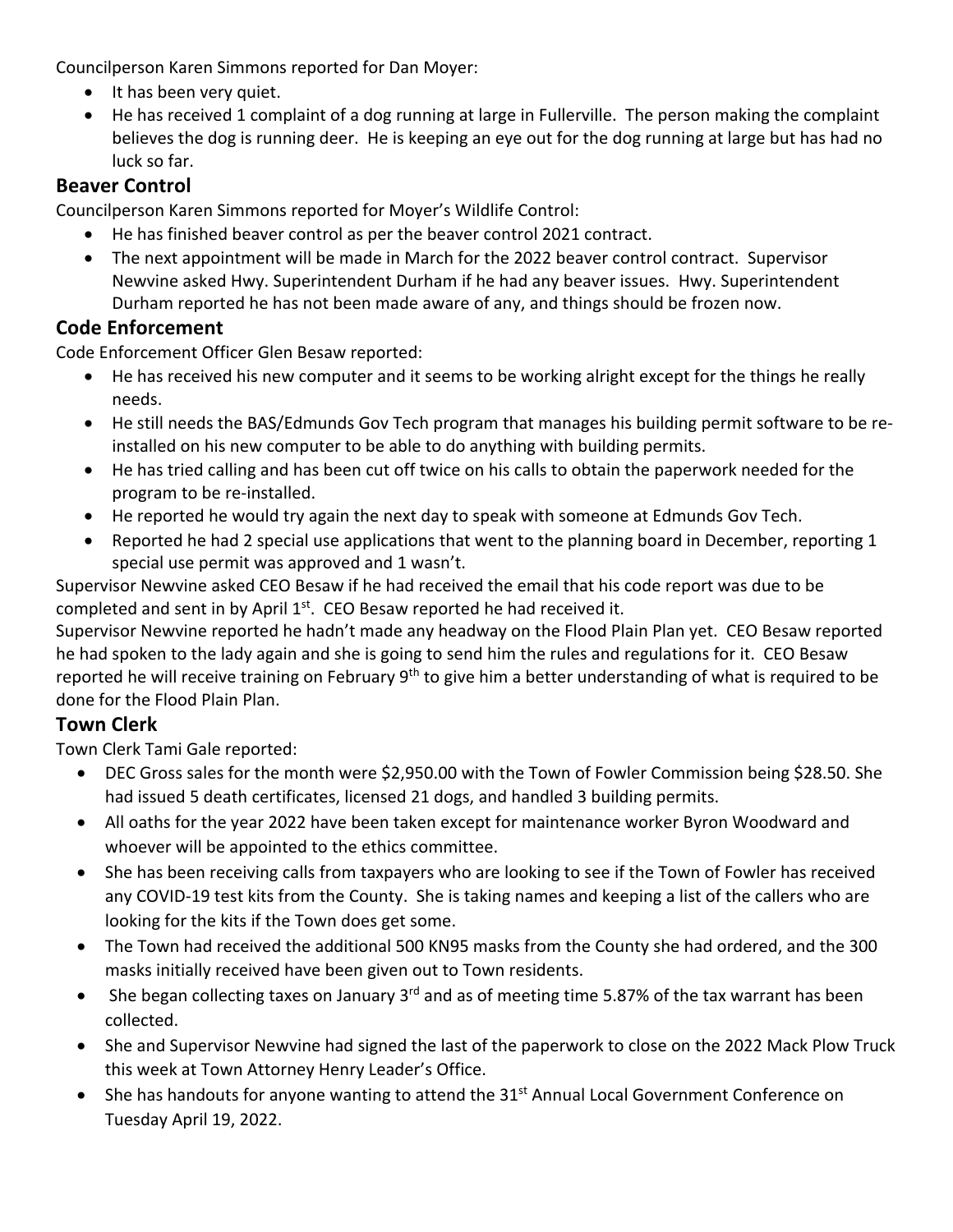- She had provided the board with a handout of the Summary of money handled by the Town Clerk of Fowler January 1, 2021, to December 31, 2021.
- In the year 2021 there were 72 building permits, 6 deaths occurring in the Town of Fowler, 8 marriage licenses issued, 392 dogs licensed, the total amount of DEC sales for the year was \$15,179.00, with the Town's commission being \$675.64, paid to the DEC in Albany was \$14,503.36, paid to NYS Health Dept for marriage licenses \$180.00, paid to the Supervisor \$10,404.05, paid to the registrar \$444.00, and paid to Ag & Markets for spay/neuter programs \$595.00.

#### **Highway Department**

Highway Superintendent Randy Durham reported:

- The warranty on the loader is up at the end of January and asked the boards thoughts on purchasing an extended warranty for \$1,300 to \$1,400. After some discussion, it was the consensus of the board to okay the purchase of the extended warranty on the loader.
- The diesel fuel tank at the highway department is being checked out tomorrow by MX Fuels. He reported they have noticed a brown rusty sediment coming out of the diesel.
- Truck 12 broke down in Balmat earlier today and was towed to Stadium International in Watertown with a full load of sand that couldn't be taken off. He reported the one-way plow system was removed prior to it being towed. Highway Superintendent Durham reported the fuel line that goes into the engine is the problem and when it blows back in the fuel line, everything needs to be timed, stating it is not something that we want to fix ourselves. He reported this problem is a different problem than the problems we have had in the past with Truck 12, and Truck 12 has been working well since the exhaust work was done on it.

#### **COUNCILPERSONS**

#### **Councilperson Andrews:**

• Asked Hwy. Superintendent Durham about a bill in this month's purchase orders in the amount of \$700.00 for Truck 16. Highway Superintendent reported it was for his truck and he has to see when he is checking the roads early in the morning. Councilperson Andrews stated it seemed like a lot of money for lights.

#### **Councilperson Simmons:**

- Reported on December 17<sup>th</sup> they had delivered 84 SOS care packages to senior citizens for Christmas and the next delivery will be for Easter in April.
- Reported the HAP program is doing well with 10 to 12 people visiting the program on Thursdays. Money and food donations are still coming in very good, and a gentleman had donated 2 bags of groceries last week.
- She had a call inquiring if the Town had any COVID-19 test kits and reported Town Clerk Gale is keeping a list of the people who have called to inquire about them. Supervisor Newvine stated he would call Matt Denner at the County and ask if there is any possibility that the Town are going to receive any.
- Reported her sister Vivian Goodman was appointed to be a member of the Ethics Committee earlier in the day and will need to be sworn in.

#### **APPOINTMENT**

Supervisor Newvine asked for a motion to accept the appointment of Vivian Goodman to the Ethics Committee. A motion was made by Councilperson Andrews seconded by Councilperson Cleveland. All in Favor. MOTION CARRIED.

Justice Tim Knowlton administered Vivian Goodman her Oath of Office and congratulations were extended to Vivian on her appointment.

#### **Councilperson Bishop:**

• Had no further questions or comments.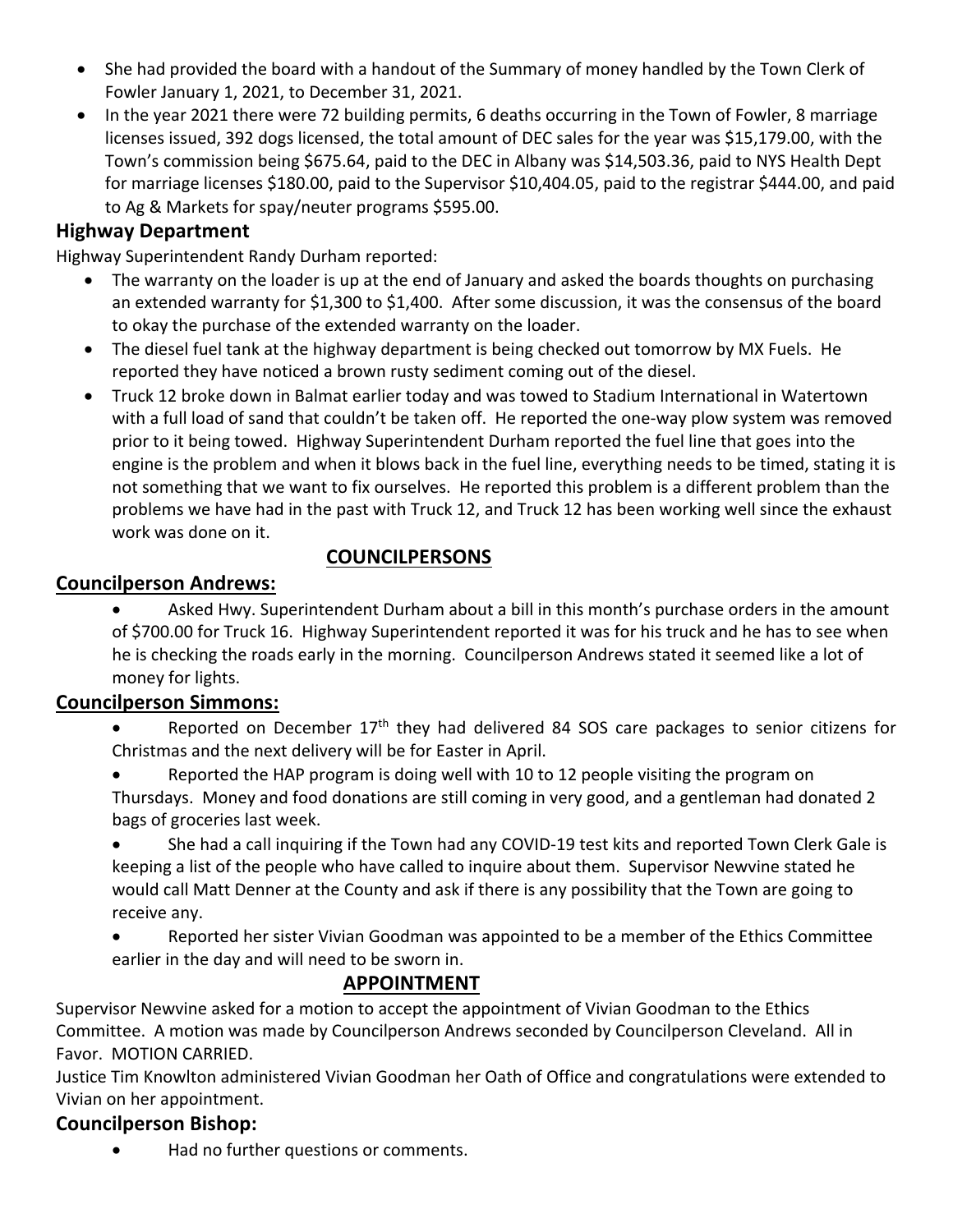### **Councilperson Cleveland:**

• Had no further questions or comments.

#### **Supervisor Newvine:**

Asked Hwy. Superintendent Durham about a bus incident he had heard about from this morning. Hwy. Superintendent Durham reported the incident was due to black ice. Supervisor Newvine asked if there were any kids on the bus. Hwy. Superintendent Durham reported there were. Supervisor Newvine stated it was his understanding the whole road was glare ice. Hwy. Superintendent Durham stated there was black ice on the corner where the bus went off. Supervisor Newvine stated this was the 2<sup>nd</sup> meeting in a row where there has been an issue with someone being stuck on the roads and asked if they were doing anything differently, suggesting maybe we need to re-look at the times we are going out. Hwy. Superintendent Durham reported he was out on the roads this morning and all of the roads were in pretty good shape, stating there is black ice on the roads everyday you have 40 degrees. Supervisor Newvine asked Hwy. Superintendent Durham if he was confident in the system he has in place. Hwy. Superintendent Durham reported he hasn't had any problems with it, and you are always going to have black ice in spots.

• Stated he has received questions about some of the roads in the Town not being kept in as good of shape this winter as others. He stated roads like the Smith Rd, Hull Rd, Sylvia Lake Rd are in great shape and very nicely sanded, but other roads like County Route 24, headed to Fullerville, is not very well sanded. He stated the Bay Road, where he resides, is not sanded as well as other roads are, and asked Hwy. Superintendent Durham if the plow trucks are all calibrated the same. Hwy. Superintendent Durham stated they are all calibrated, but the driver has an adjustment on it. He reported he had already spoken to the driver who plows County Route 24 about putting more sand on it once this winter. Supervisor Newvine asked him to talk to him again about using more sand on County Route 24.

• Asked Hwy. Superintendent Durham how he determines the temperature of roads and when to sand the roads. Hwy. Superintendent Durham stated he does have a sensor that reads the temperature of the road, but he determines by how the road looks when he is driving on it and he drives the roads at 35 to 40 MPH, and if he starts sliding, he determines it is time to put some sand down. Supervisor Newvine stated we have had several complaints about the roads lately and usually we don't have any. Hwy. Superintendent Durham stated he can put the trucks out more if that is what they want. Supervisor Newvine stated he didn't think anyone is averse to putting the trucks out more often, stating if we have to pay overtime it is much better than someone getting hurt.

• Congratulated the Planning Board on their recent actions regarding 2 special use permit applications received in the month of December and stated the planning board members on doing a great job.

• Asked the board members if they had received the information on the Hazard Mitigation Plan and if they had any recommendations of changes to it before it is finalized soon. It was discussed no changes were thought to be needed.

• Reported the board will need to hold a work session to discuss the cost to purchase a new camera system.

#### **PUBLIC COMMENT**

- Dick Clement asked Hwy. Superintendent Durham if the sand being spread is on automatic, or if the driver has to turn it on if they are covering an icy spot on the road. Hwy Superintendent Durham stated the center sander is on all of the time, but there is a blast button the driver can hit if he sees an icy area, and that is up to the driver, but typically they are sanding thru the whole route.
- Frank Lallier thanked the board and office holders in attendance for serving the Town of Fowler, stating he thinks they do a great job, and he is happy to live here. He also gave appreciation to the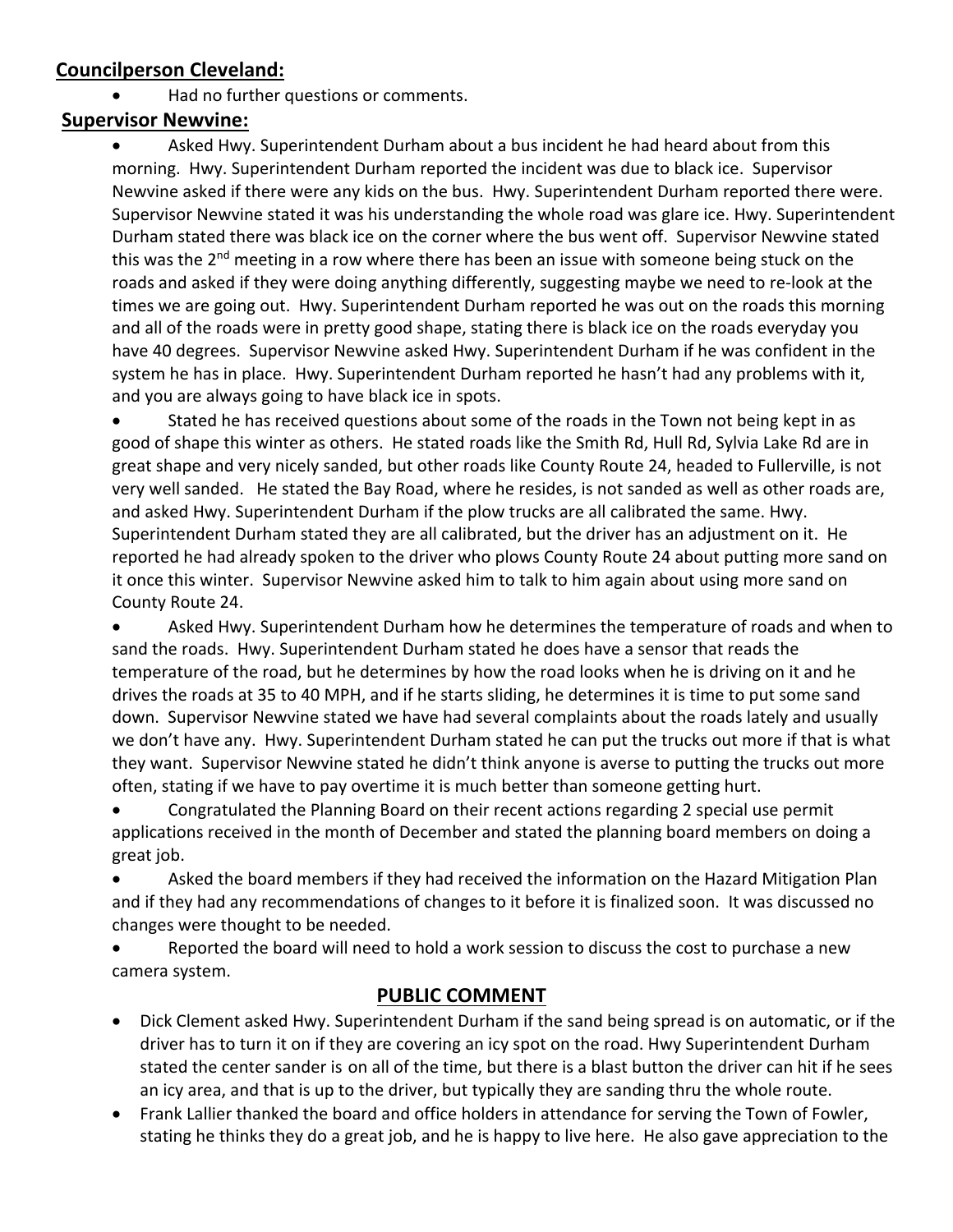Town for holding the informational meeting presented by Empire State Mines on their new project in the Town of Fowler.

- He reported he has been in front of the Town board before with discussions about Pumphouse Road, stating he doesn't live on Pumphouse Road, but he accesses it through Vanderbilt Minerals to get to his property. He reported there are a lot more year-round homes now at Sylvia Lake, and in the winter, it gets tough taking care of their roads. He reported Sylvia Lake and Pumphouse Road get a lot more use than they ever used to, and he questioned when does a private road become a public road. He reported there is a state boat launch there, which opened to ice fishing a few years ago, so the road gets traveled on probably 10 months of the year. He reported they can plow the road, but the real difficulty is sanding it. He stated as far as taxes go, he feels they are fine, reporting they pay quite a bit at Sylvia Lake, but they understand why, it is pretty good property up there, but he felt they really don't get anything for the taxes they pay. He stated he understood it is a public road vs. private road, but he is taking care of Pumphouse Road himself for the benefit of a lot of other people, and a lot of other entities. He looks at it like he is taking care of the road for Vanderbilt Minerals, as he plows all the way thru their parking lot. He reported they had learned while attending the informational meeting, that Empire State Mines own the road. He reported the public uses the road to access the New York State boat launch that draws a lot of people in, and the residents that live at Sylvia Lake year-round use the road. He reported he wasn't asking for a lot, but he would like to think that he could make a phone call if the road gets dicey and is glare ice, for the Town to spread some sand on it on occasion. Supervisor Newvine stated it is tough for a Town to be on a private road, and asked Mr. Lallier if he has approached Empire State Mines or Vanderbilt Minerals for assistance. Mr. Lallier stated he figured he would come to the Town first. Supervisor Newvine stated it sounded to him from having attended the informational meeting presented by Empire State Mines, that they might be able to help them out.
- Mr. Lallier discussed in the winter they could use a little sand, but during the summer, they could use a bucket full of stone and dirt to fix the pot holes and would perform the labor themselves. Supervisor Newvine stated again, he felt that Empire State Mines had told the residents of Sylvia Lake that they would provide that. Supervisor Newvine stated Mr. Lallier should be asking Empire State Mines for assistance first, as the Town can't spend public monies on a private road. Mr. Lallier asked if the only way for them to get out from underneath the private road status is to incorporate themselves as their own Town. Supervisor Newvine reported if they wanted to have the Town take over their road, the road would have to be brought up to Town standards, and the standards that are set are basically unbelievable. Mr. Lallier repeated his statement saying the only way around it would be for Sylvia Lake to become their own Town. Councilperson Cleveland stated if they did, they would still be held liable to the standards put in place by the State for their roads. Councilperson Andrews stated Empire State Mines own the road so he didn't see what the Town can do for them. Mr. Lallier asked what level of use is there before a private road becomes public. Vivian Goodman asked Mr. Lallier about the other private roads at and around Sylvia Lake that are not owned by Empire State Mines. Mr. Lallier stated the other Sylvia Lake roads don't get the public use that Pumphouse Road and the beach road does. Vivian Goodman discussed that if the residents of Sylvia Lake are incorporated into a "town", or "village", so to speak, as Mr. Lallier is suggesting, it would make everyone more liable for the road care, and not everyone with residences at Sylvia Lake are as up to par with the amount of money some owners have around the Lake and wouldn't be able to afford it. Mr. Lallier stated he did an analysis a few years ago and found that about \$100,000 comes back to the Town of Fowler from Sylvia Lake residences. He stated he would like to think, with that \$100,000, the Town of Fowler would do something for them. Supervisor Newvine reported there are other Fowler residents with private roads that are in the same situation he is, and likewise pay a good amount of taxes, naming Countryside Estates, and Harry Harmer's organization as examples of others who put a lot of tax money into the Town. Mr.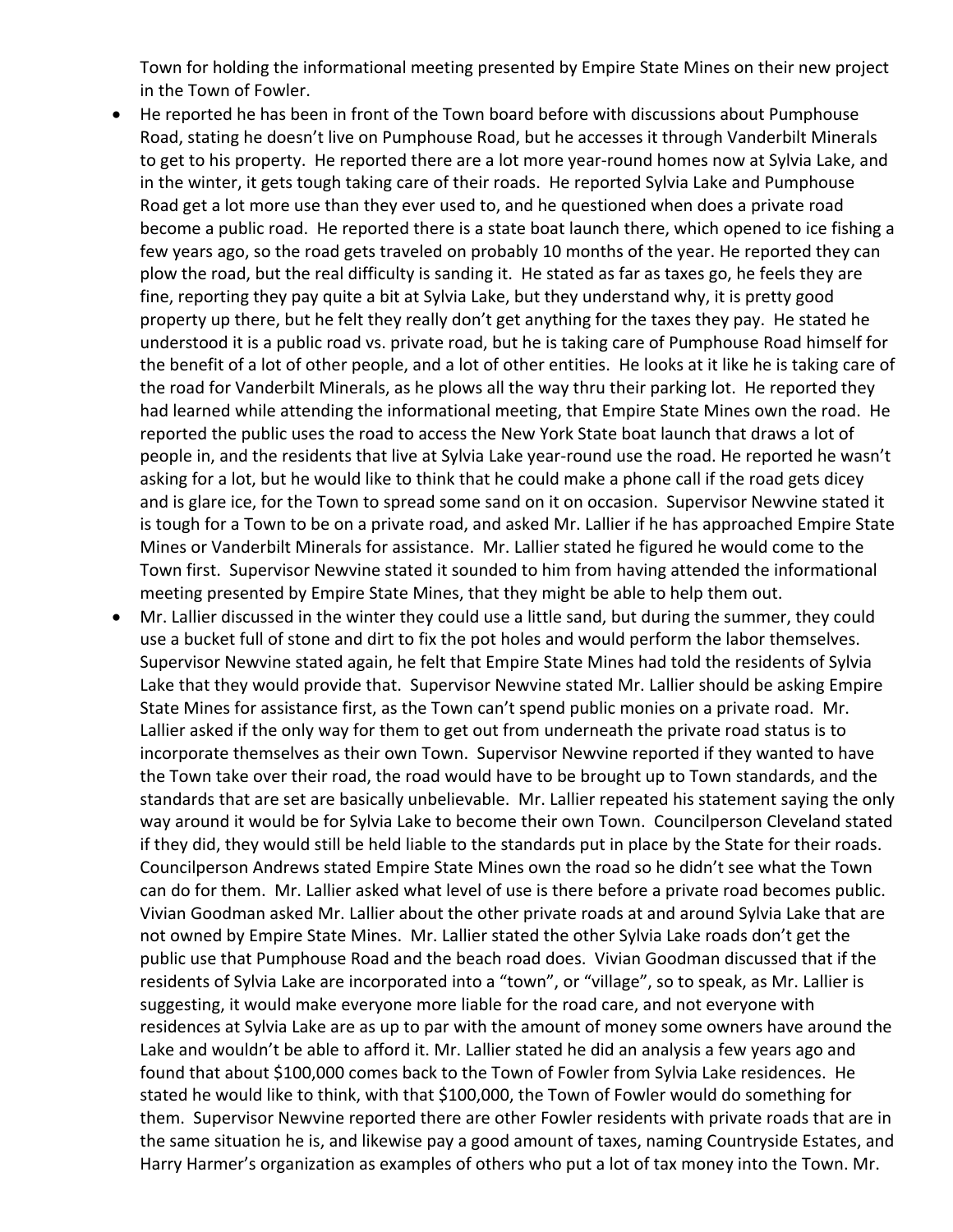Lallier stated they don't have public use. Supervisor Newvine reported those places are open to the public if the public so desires. Supervisor Newvine suggested Mr. Lallier work with the Empire State Mines who owns the road. Councilperson Cleveland stated everyone understands his frustration, but the Town does not own the road.

- Mr. Lallier stated the most dilapidated part of the road is where the plow turns around in the Vanderbilt parking lot. He reported there are pot holes 3 inches deep. Hwy. Superintendent Durham stated that is a County Road, and they plow a little farther than they are suppose to, just to knock the snow off. Mr. Lallier asked because of that, couldn't the Town repair what they tear up. Supervisor Newvine reported we don't repair other people's roads. Councilperson Andrews stated it is a County Road and the County could be asked to fix it. Hwy. Superintendent Durham stated the County does check and repair their roads in the Spring. The Town is only responsible for plowing the County Roads, and all of the maintenance is performed by the County.
- Mr. Lallier discussed another topic stating with the State being flushed with money right now, and there are a lot of nice boat launches, paid for by public dollars, why we can't get a decent boat launch at Sylvia Lake. He thought perhaps the Town could approach the State about it. Supervisor Newvine reported he will contact Senator Patty Ritchie's office and see what they can do.
- Mr. Lallier discussed there is no FIOS service at the Lake. Supervisor Newvine reported he attended a meeting, and DANC is well aware that certain spots didn't get done due to the contract being given to a company other than Verizon. Supervisor Newvine suggested Mr. Lallier get in touch with Alex MacKinnon who could provide him with more information about the progress.
- Supervisor Newvine thanked Mr. Lallier for his input.
- Dick Clement asked Hwy. Superintendent Durham if he was aware there is a sink hole in the middle of the road where County Route 24 meets the Mansion Grounds Road near the culvert. Hwy. Superintendent Durham reported he will take a look at it.
- Dan Kingsley praised the highway department laborers for their work and gave special mention to the awesome mowing that has been done all summer by Larry Allen.

#### **EXECUTIVE SESSION**

Supervisor Newvine asked for a motion to enter into executive session to discuss an employee issue. At 6:57PM a motion was made by Councilperson Andrews seconded by Councilperson Simmons to enter into executive session with Hwy. Superintendent Randy Durham being invited to attend the session. All in Favor. MOTION CARRIED.

At 7:04PM, Hwy. Superintendent Durham exited the executive session.

At 7:08PM, a motion was made by Councilperson Simmons seconded by Councilperson Cleveland to end the executive session. All in Favor. MOTION CARRIED.

Supervisor Newvine reported the purpose of the executive session was to discuss how to handle a new employee who is having trouble getting to work on time. Supervisor Newvine reported they discussed with Hwy. Superintendent Durham how they are going to handle the issue, stating Hwy. Superintendent Durham has yet to speak to the employee, and Supervisor Newvine advised him to make the new employee aware of the board's displeasure, and the board will see where it goes from there.